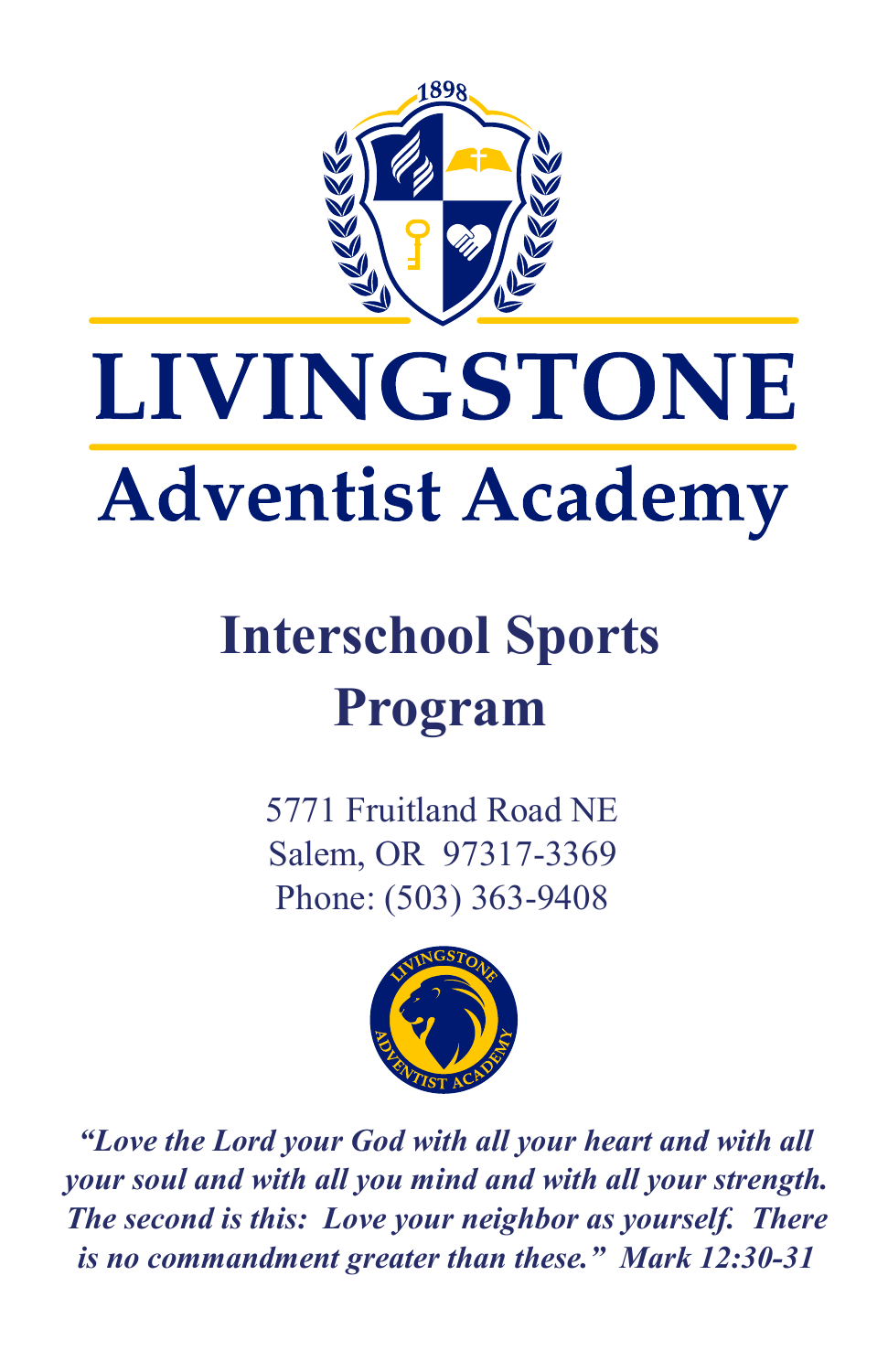#### TABLE OF CONTENTS

*Livingstone Adventist Academy reserves the right to amend policies listed herein the LAA Sports Plan as voted by faculty and school board. Livingstone Adventist Academy also reserves the right to interpret rules and policies as individual situations and needs arise.*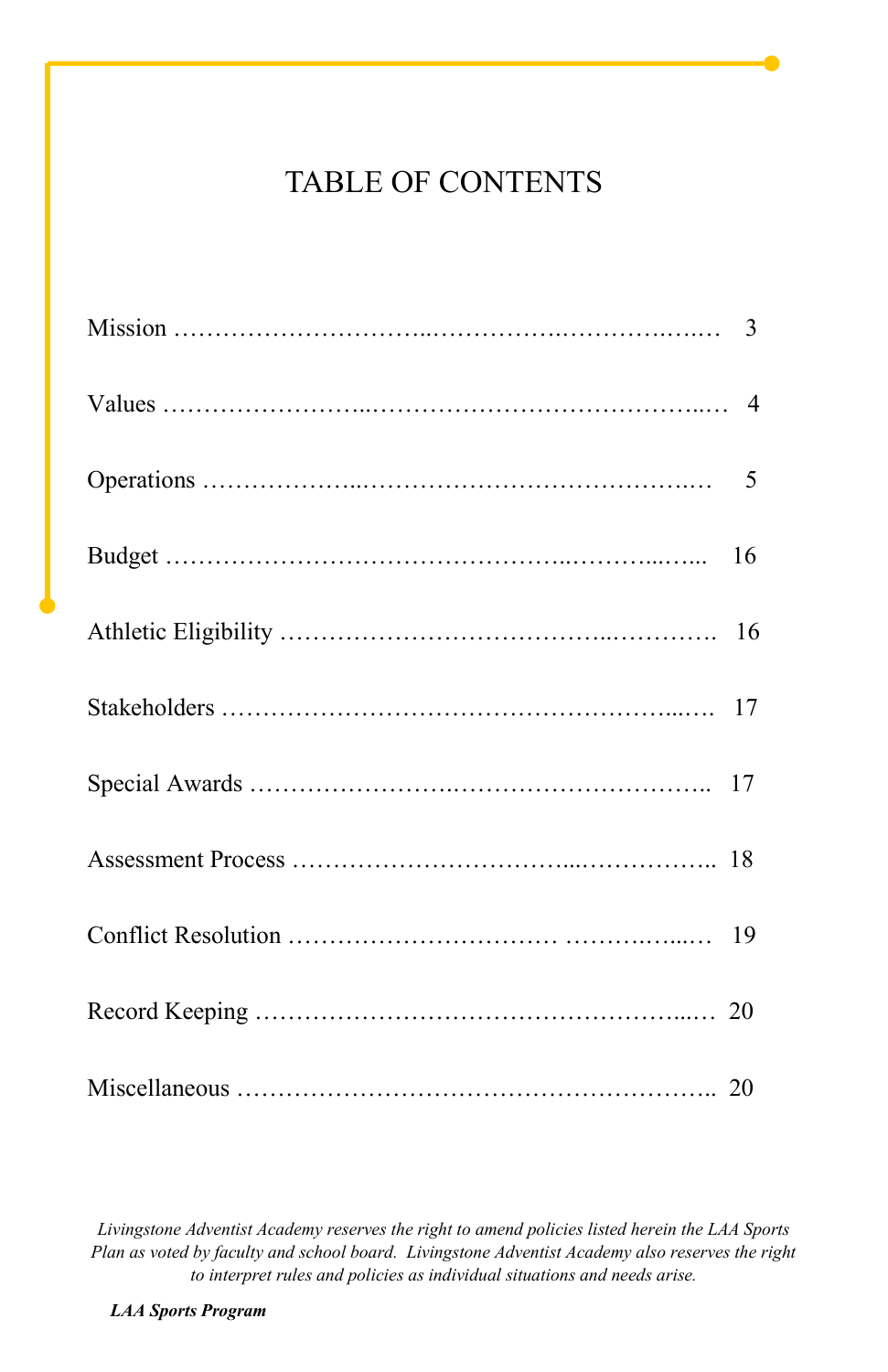### LIVINGSTONE ADVENTIST ACADEMY SPORTS PLAN

**Rationale:** Athletics compliments the greater mission of Livingstone Adventist Academy. Lessons of commitment, teamwork, tenacity, perseverance, and overcoming adversity can be learned through sports. Our Athletics programs offer opportunity to strengthen the larger community of Livingstone as parents and community members come out to show their support to our students. Enthusiastic participation from parents and community is important as we honor God through positive athletics.

This school plan contains the philosophies, policies and guidelines which govern Livingstone Adventist Academy's sports program, as well as some of the important rules and regulations required by Livingstone and governing leagues. Although it is considered comprehensive, there will invariably be situations that are not outlined in this plan. Having a common understanding of the rules and regulations that govern athletics will assist in significantly reducing concerns.

We ask that you read this handbook thoroughly with your student athlete (s).

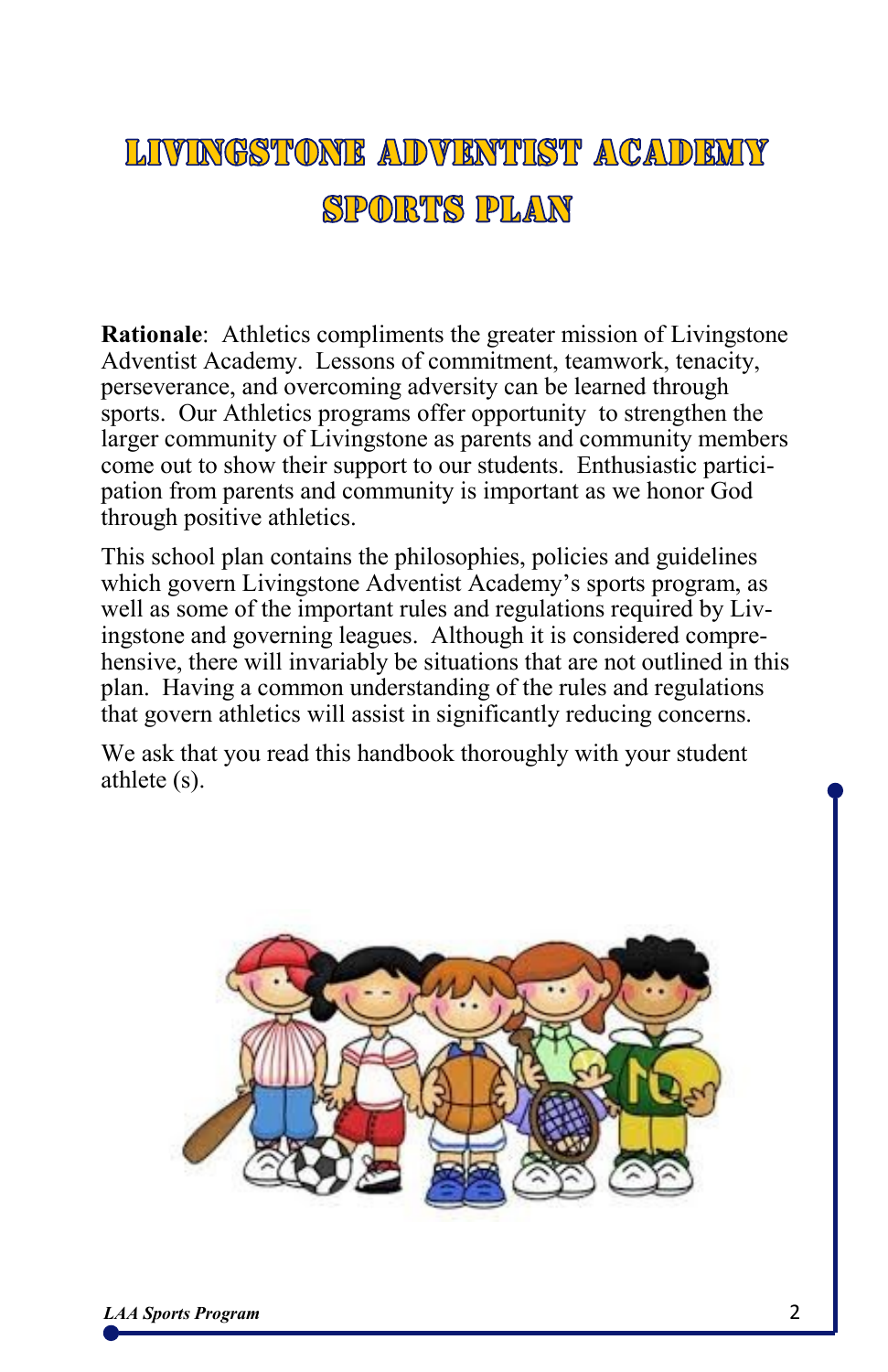#### **I. Mission**:

The mission of Livingstone Adventist Academy is to inspire its students to know God, seek wisdom and to serve others. LAA's athletics program helps to fulfill the mission of the school by teaching a Christian way of life expressed through participation in Christ-centered activities that promote the development of the whole person physically, mentally, spiritually, emotionally, and socially.

#### *Knowing God:*

*³So that you walk in a manner worthy of the Lord, to please Him in all respects, bearing fruit in every good work and increasing in the knowledge of God.´Colossians 1:10*

*³For I know the plans I have for you, declares the Lord, plans for welfare and not for evil, to give you a future and a hope. Then you will call upon me and come and pray to me, and I will hear you. You will seek me and find me, when you seek me with all your heart.´Jeremiah 29:11-13*

#### *Seeking Wisdom:*

*"Do you not know that in a race all the runners run, but only one gets the prize? Run in such a way as to get the prize. Everyone who competes in the games goes into strict training. They do it to get a crown that will not last; but we do it to get a crown that will last forever. Therefore, I do not run like a man running aimlessly; I do not fight like a man beating the air. No, I beat my body and make it a slave so that after I have preached to others, I myself will not be disqualified for the prize." I Corinthians 9:24-27* 

*"He who gathers crops in the summer is a wise son, but he who sleeps during harvest is a disgraceful son." Proverbs 10:5* 

#### *Serving Others:*

*"As iron sharpens iron, so one man sharpens another." Proverbs 27:17* 

*³As each has received a gift, use it to serve one another, as good stewards of God's varied grace.´Peter 4:10*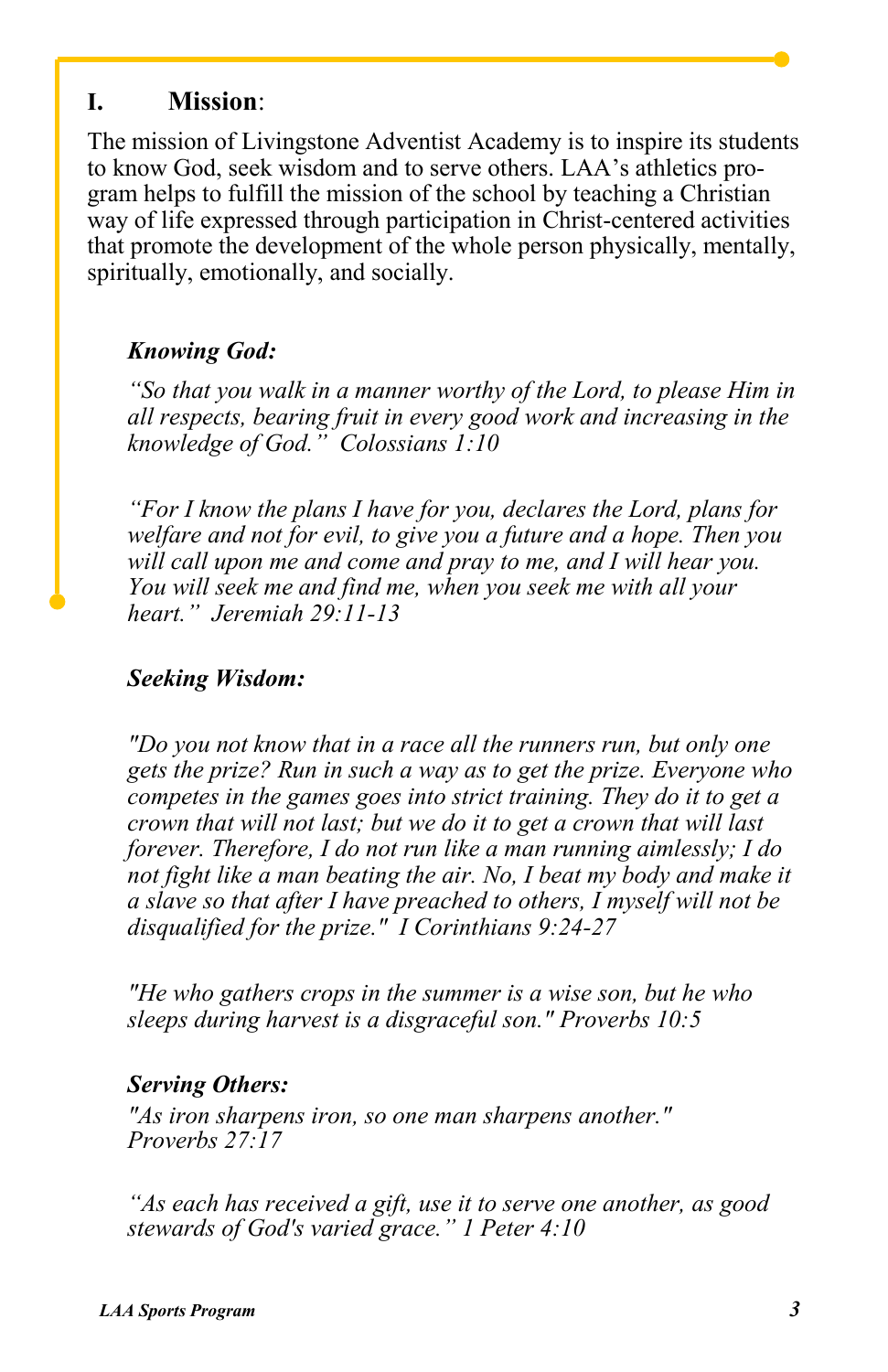*"Do nothing out of selfish ambition or vain conceit, but in humility consider others better than yourselves. Each of you should look not only to your own interest, but also to the interests of others.´Philippians 2:3-4* 

*"Dear friends, since God so loved us, we also ought to love one another." I John 4:11*

#### **II. Values**:

The primary goal of athletics at Livingstone Adventist Academy is to provide a program that develops a Christ-like character in all student athletes, encourages physical activity and fitness, builds individual and teamwork skills, develops commitment and perseverance, promotes school pride, and provides opportunities for positive witness in the community.

#### **Sports Offered**

Middle School: High School: Coed Soccer Code Soccer

Girls Basketball Girls Basketball Boys Basketball Boys Basketball. Girls Volleyball

For Middle School athletic activities, the primary goal is to teach game fundamentals, teamwork, sportsmanship, the concept of commitment, respect for authority, and most importantly, development of the athlete spiritually. The Middle School level attempts to refine the basic concepts learned to participate, with greater emphasis on teamwork, skill improvement, and a greater depth of spiritual growth.

At the High School level, the sports program requires an increased level of commitment from each individual athlete. Many biblical principles, character qualities, and life lessons can be learned through participation at this level. Coaching demands at the High School level are at a higher level and it requires dedication by the athlete and support of parents for the athlete's success.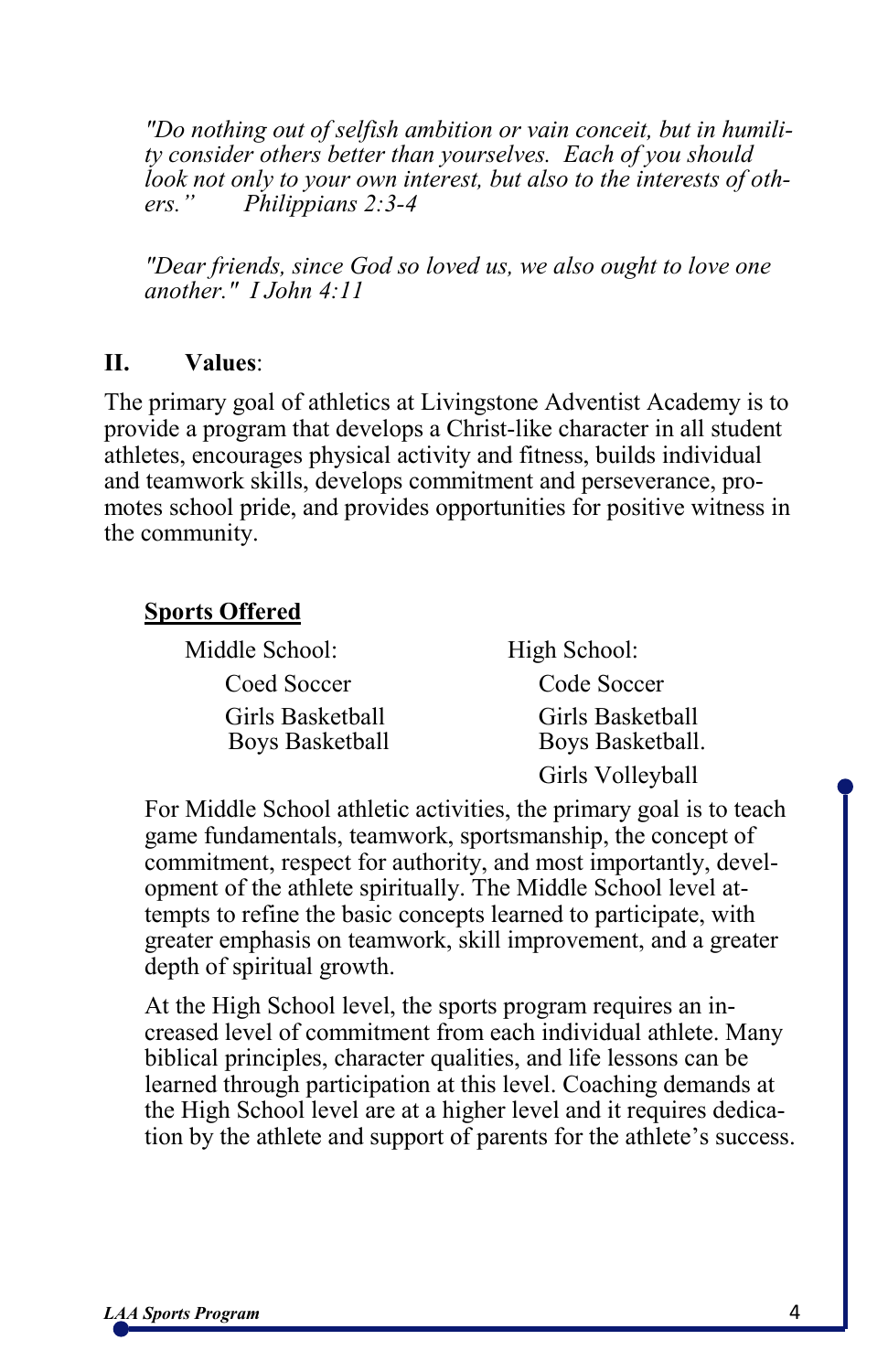#### **III. Operations**:

A. Leadership.

The key to a successful athletic program is Christ-centered, competent leadership. LAA's Athletic Director and coaches must help our school, players, and spectators learn that sports are activities where we maintain our Christian values.

Livingstone participates in the CASCO 1A League of the Oregon State Athletic Association (OSAA) and therefore abides by the standards set forth by this organization. LAA's Athletic Director maintains current trainings and ensures Livingstone's compliance with OSAA rules and regulations.

We recognize that each athletic program should have a clearly established chain of command. Our administrative structure is:

- a. School Principal: The principal is responsible to see that all policies are being enforced and followed throughout the year. The Principal reviews and reports on the Sports program to the School Board.
- b. Athletic Director (AD): the person responsible for the dayto-day operations of the Interschool Sports Program, and provides proactive leadership to fulfill the mission and values of the program. The Athletic Director provides oversight and guidance for the Interschool Sports Program, ensures LAA's sports program is in compliance with local OSAA rules, is responsible to register participants for the annual WWU tournaments, collaborates with coaches in scheduling any make-up games, collaborates with coaches to provide season game schedules to participating student athletes and their families and is there to assist coaches in making travel arrangements to and from games. The AD also is responsible for reporting back to the Principal any significant issues which may need the Principal's intervention.

The following requirements apply for the AD position:

- Attends required OSAA/CASCO League meetings/trainings
- Complete Coaching Distinctively Adventist Sports training
- Completes Safe Schools CPR, First Aid, and Concussion Awareness training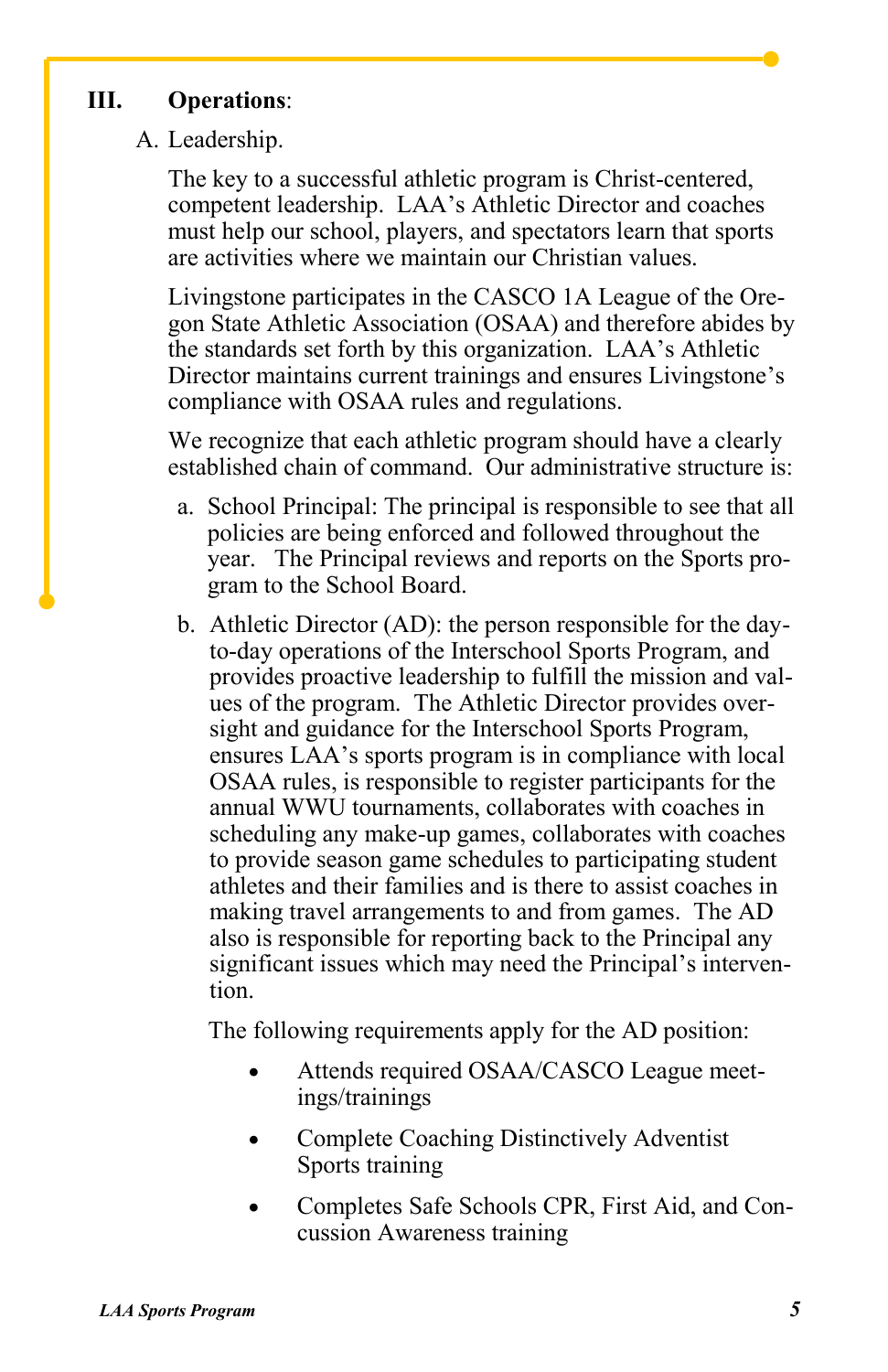- c. School Board Chair: ensures the Principal opportunity to report any issues for LAA's sports program if need be to the School Board through regularly scheduled Principal reports.
- A. Infrastructure
	- a. Equipment All student athletes should protect and take care of the LAA facilities used for practices and games. Equipment and trash should not be left on the field or in gyms after practices and games. Lost or intentionally damaged equipment will be charged to the athlete. All equipment must be clean and returned to the coach, Athletic Director or school office within one week after the last game of the season.
	- b. LAA will provide safe, clean, hospitable facilities for all home sports events.
	- c. Travel arrangements for athletic teams to and from games is the responsibility of the coaches in collaboration with the Athletic Director. When busing has been arranged, team members are strongly encouraged to travel with the team. Anyone not associated with the team should not travel with the team on the bus. All athletes not traveling in their parent's vehicle will travel in designated vehicles where the drivers have received prior approval from Oregon Conference Risk Management department by completing a school volunteer form, have provided the school office proof of a current drivers license and have provided proof of adequate insurance coverage. Any approved driver must be 21 years of age or older to transport student athletes and meet the described criteria set above.

On rare occasions student athletes have been granted written approval to drive themselves to an away game. Only students that live in the area that the away game is being played may take their own car. Any student wishing to drive themselves to an away game must complete an Alternative Transportation Waiver Form (kept in the school office). Students younger than 21 years of age cannot transport other athletes unless they are a sibling. This form requires parent signature and approval from the School Principal and coach. Students must notify their coach or Athletic Director at least 24 hours prior to the event should they wish to drive themselves.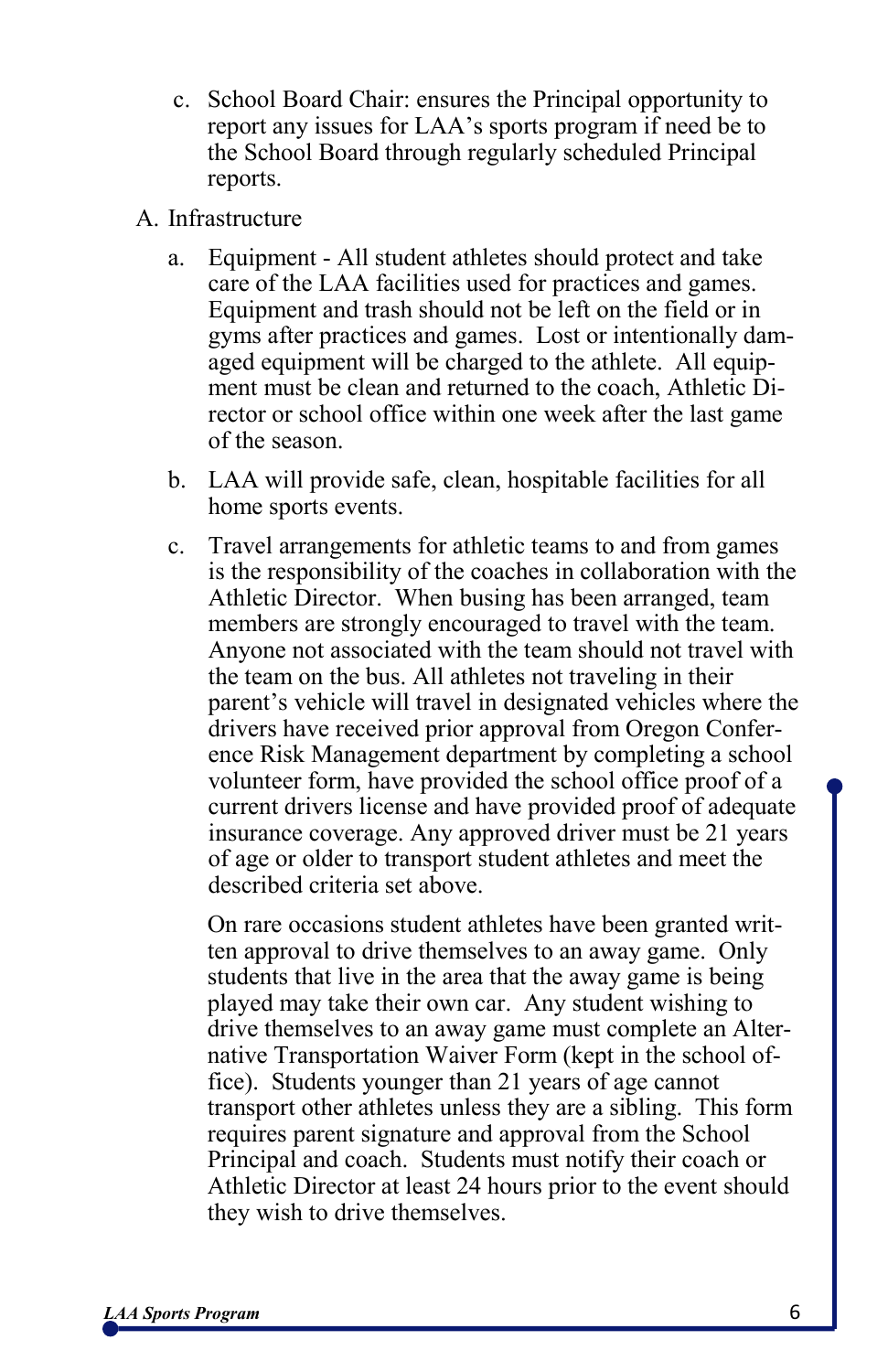Any approved vehicle transporting team members must have enough seat belts to accommodate all passengers. Passengers/drivers being transported in school vehicles shall use the seat belts if provided.

Everyone must remain seated while the vehicle is moving.

Boarding the bus while at visiting schools and restaurants will be done together and with a coach or appointed adult supervision. All team members should arrive and depart all athletic events together unless directed otherwise by the coach.

While at a game but not participating, all student athletes will stay with the coach or an adult who is appointed to supervise.

Any behavior such as yelling, screaming, horseplay, etc., which could significantly distract or impair a driver's ability to focus on driving or could cause a dangerous situation to occur, is not allowed.

Music, Ipods, or other electronic devices are not to be used on the bus unless permission has been granted by the traveling supervisor/coach and sounds are played through earbuds/headphones. All music and content viewed must be age appropriate and considered appropriate for such a school sponsored function. At the discretion of the driver, chaperone or supervisor, any or all electronic devices, music or content may be prohibited from being played on the bus and/or during any particular athletic event or travel.

- d. Sabbath hours should be free of any sports program demands or sports travel.
- e. All student athletes must complete the school consent form for participation in the specific sport they are participating in (school office or coach). Each student must complete an eligibility check form signed by LAA's Business Manager indicating that the athletic fee has been payed prior to any practice or play. During the sports season, the School Registrar shall provide weekly ineligibility reports to the AD. If any athlete receives less than a 73% average in any class, classwork must be brought up to at least 73% and have the specific teacher of that class sign off on that grade before they are allowed participation in any practices or games.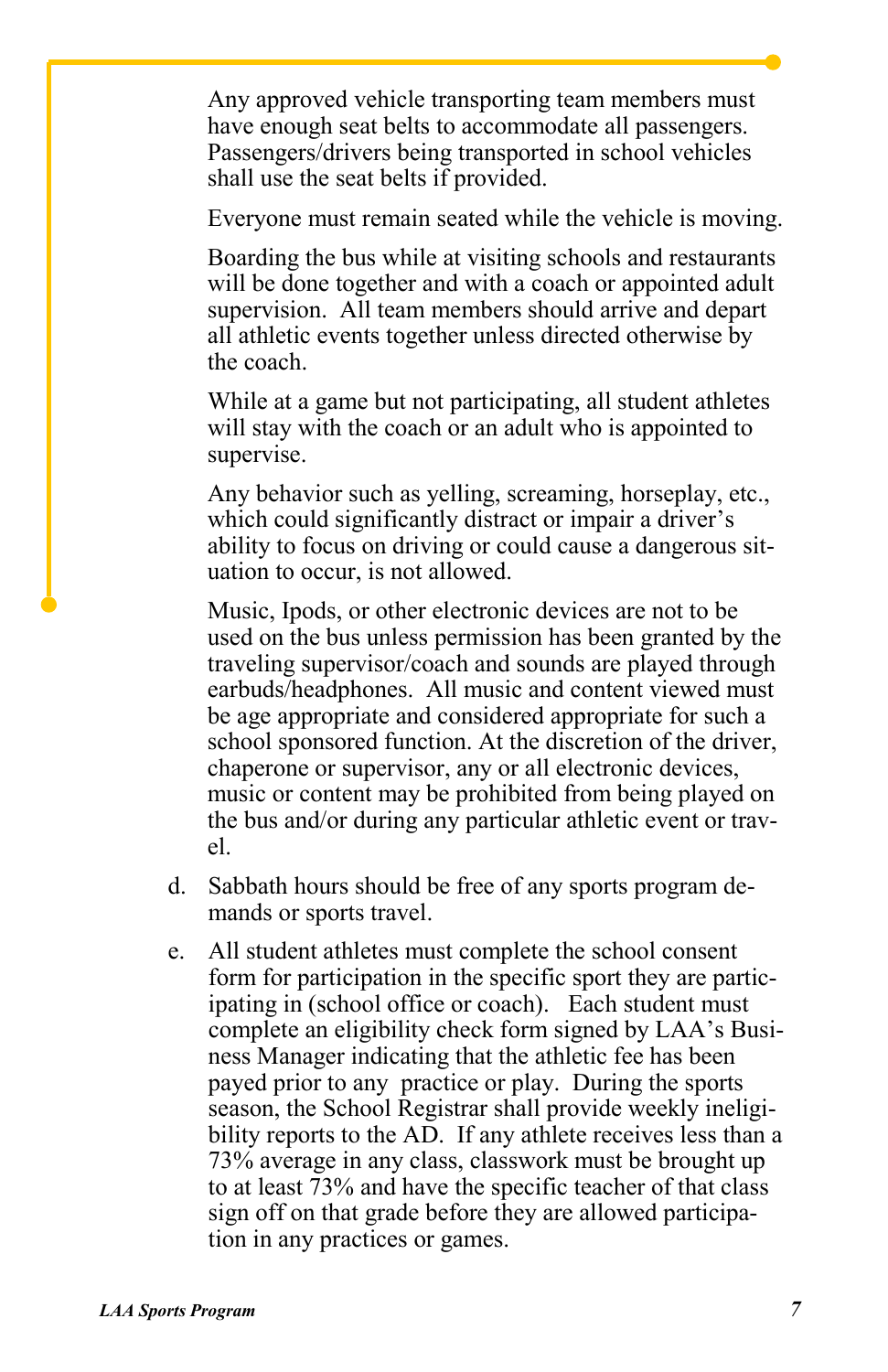- f. All participating athletes must complete a Parental Consent and Release Form and turned into the Coach, AD or School Office prior to participating in any practices or games. These forms must go with the team when traveling to an away game or WWU tournament. The forms must be kept with the driver that the student is traveling with in case of an emergency. Coaches must also have a copy of these forms during all games.
- g. All students at Livingstone Adventist Academy who are deemed eligible to play are invited to participate in an open tryout. All coaches must post notices of date, time, and place of such tryouts.
- h. In order to ensure that LAA provides a welcoming environment for our visitors, all sports banners/posters must receive prior administrative approval before posting.
- D. Team Principles.
	- a. Should a large number of students try out for a given team, difficult decisions of who will be on the team roster will be made based on student's individual sports skills, attitude, commitment, and willingness to be a team player. Team size is determined by LAA's AD and may be based on number of available uniforms.
	- b. On teams with multiple grade levels trying out, when all factors of skill level are equal, coaches will give preference to upper classman to fill the team. However, selection of players for the team, will be based on skills/talent/ work ethic and not according to what year they are in school.
	- c. As a general rule,  $6^{th} 8^{th}$  graders are considered candidates for our middle school sports. On a rare occasion, there may be too few middle school students to field a full team. In those rare occurrences, middle school sports can then include  $5<sup>th</sup>$  grade students.
	- d. While coaches are encouraged to give as much opportunity for all players to play, whatever LAA does, we strive to do well. Therefore, students that are consistently late or miss practice will have reduced playing time compared to those that are punctual and attend practice regularly.
	- e. Playing time will be determined by coaches. They will make these difficult decisions weighing a number of factors. Generally, the most competitive, skilled team mem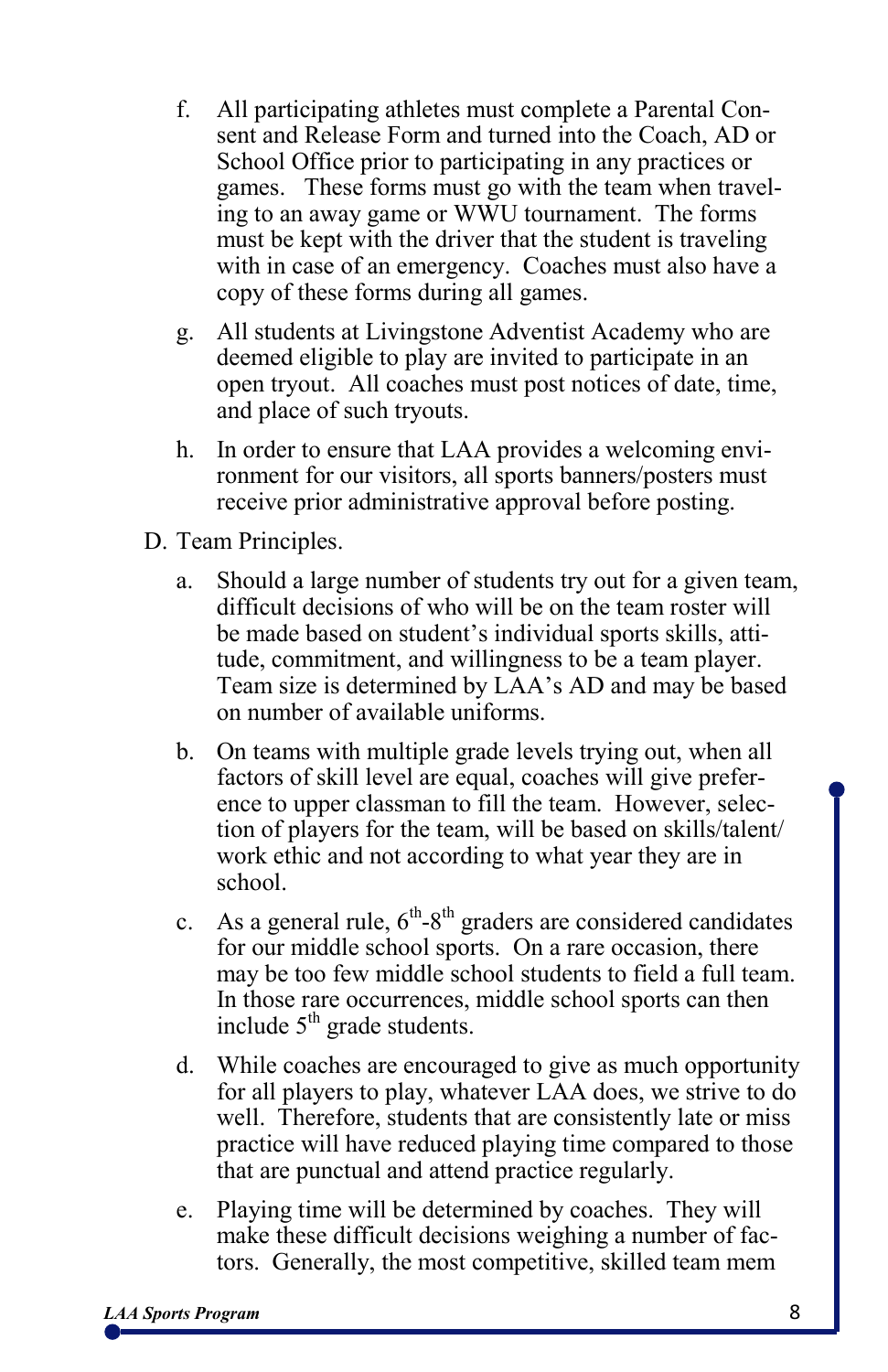bers will play the major portion of contests; however, teams cannot be successful without committed substitutes. As with starters these athletes must work as hard as they can to help make their respective teams as competitive as possible, and be ready at all times to step forward to compete. They must also demonstrate the perseverance and commitment to strive to advance to a starting role. All eligible players should be given the opportunity to play a portion of every game.

- f. When considering practice time for sports, maintaining balance between school, family and sports is important. Team practices should not exceed 6 hours per week once season games have begun and up to 8 hours pre-season. In some rare situations practices may need to be held on a Sunday. However, practices should not typically be scheduled on a Sunday or Saturday after sundown.
- g. Players may give up their spot on the team roster up until the end of the first week of practices without penalty and can receive full compensation for all athletic fees paid for that sport. No student will be eligible for reimbursed fees following the first week of practices.
- h. All uniforms are due to be returned clean and in good condition (normal wear and tear accepted) to the coach, AD or school office the following week of the last game.
- D. Coaches.

Our coaches have an incredible opportunity to impact our students' lives. Therefore, we have the following standards for our coaches:

- a. Qualifications:
	- i. Have completed the "Coaching Distinctively Adventist Sports'' on-line course.
	- ii. Have skills/experience and are knowledgeable in the sport they are coaching.
	- iii. Have completed SafeSchools CPR, First aid and Concussion Awareness training.
	- iv. SafeSchools mandatory child abuse reporting training is strongly encouraged.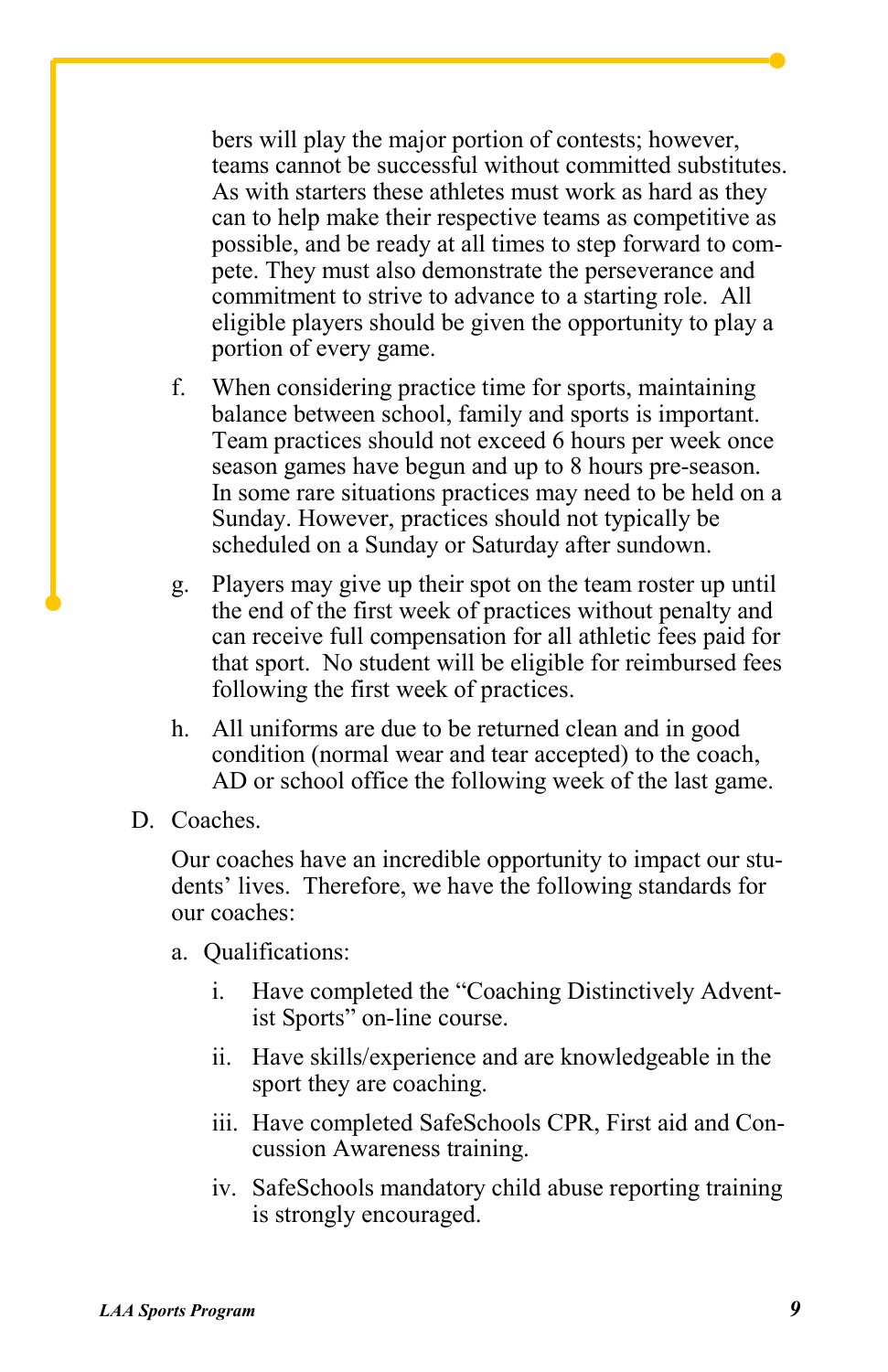- b. Attributes:
	- i. Consistently represent the mission and values of our school
	- ii. Have a passion for students
	- iii. Proactively and consistently embody the values and attributes provided in the "Coaching Distinctively Adventist Sports'' on-line course
	- iii. Will not coach or travel alone with a student.
	- iv. As a representative of LAA, coaches will not display/ promote any personal or political beliefs/agenda's during coaching that may shed a negative light on LAA (i.e. such as remaining seated during the national anthem, etc.).
- a. Responsibilities:
	- i. Selects a team roster at tryouts,
	- ii. In conjunction with the Athletic Director shall establish practice schedules for each sport.
	- iii. Ensures the quality of each practice.
	- iv. Assures that a medical kit and team book with LAA medical consent forms for each player is available at all training sessions and games.
	- v. Ensures collection of player fees.
	- vi. Provides a fun and relaxed atmosphere conducive to developing player esteem, character, social skills, physical skills, school pride and respect for others.
	- vii. The coaches shall make every effort to conduct the sports program in such manner as to give full and active support to the educational and character aims of Livingstone Adventist Academy.
	- viii.The coaches shall have thorough knowledge of the academic rules and standards of Livingstone Adventist Academy and give support through holding students accountable should students class average dip below 73%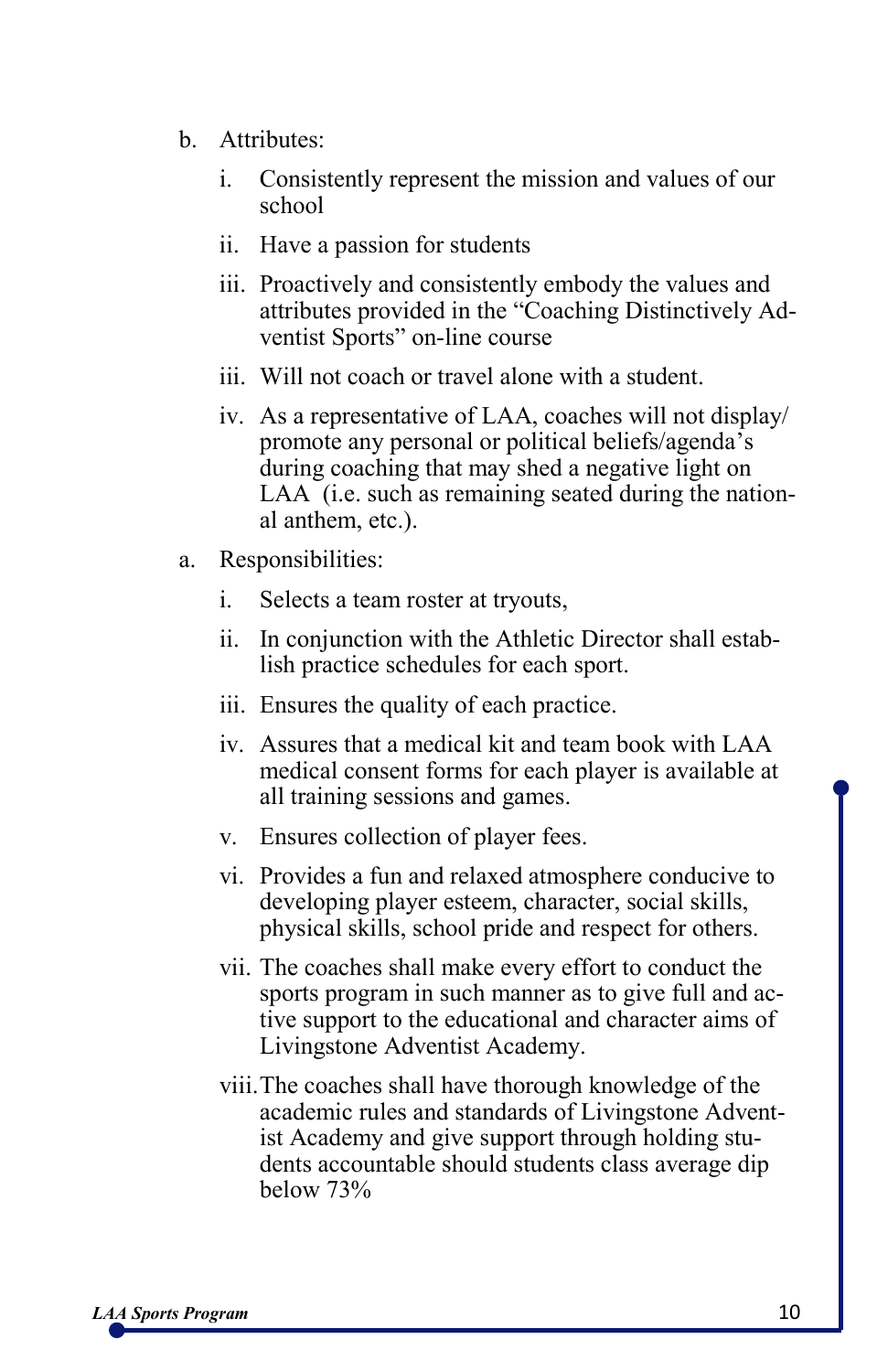- ix. All coaches shall conduct their sports programs in such a manner as to assure that the major emphasis is placed on building character, sound health practices, and broad educational aims. These attributes are for those who participate in athletics, as well as those who are fans.
- x. Coaches must understand that their actions and behaviors will be a role model to the students they coach. They also are seen by the community as representing LAA therefore, each coach will always

i.strive to live up to and have their athletes live up to LAA's philosophy of athletics.

- xi. Make travel arrangements in collaboration with the AD.
- xii. Make sure that all eligible players play a portion of every game.
- E. Players Code of Ethics.
	- a. Being an LAA student who participates in the sports program is a student's choice and thereby a privilege. Studentathletes shall conduct themselves in a way that brings positive recognition to God, Livingstone Adventist Academy, their team, their sport and themselves. An LAA studentathlete reflects the mission and identity of the school, no matter where he/she is. Student-athletes are expected to behave at all times with consideration for others in thoughts, word, and deed and student-athletes must abide by the school's stated rules and any others stipulated by athletic department staff members.
	- b. In order for students to be eligible to participate in sports, all classes from the previous semester will have had to receive passing grades (D or higher).
	- c. All student athletes should be ready to accept numerous challenges in their pursuit of Christ-likeness, a few of which are: humility, selflessness, leadership, diligence, faithfulness, commitment to integrity, and joy in playing with excellence. These are certainly worthy commitments for participants in LAA's athletics to pursue and try to attain that high goal of "taking every thought captive to the obedience of Christ" (2 Corinthians 10:5).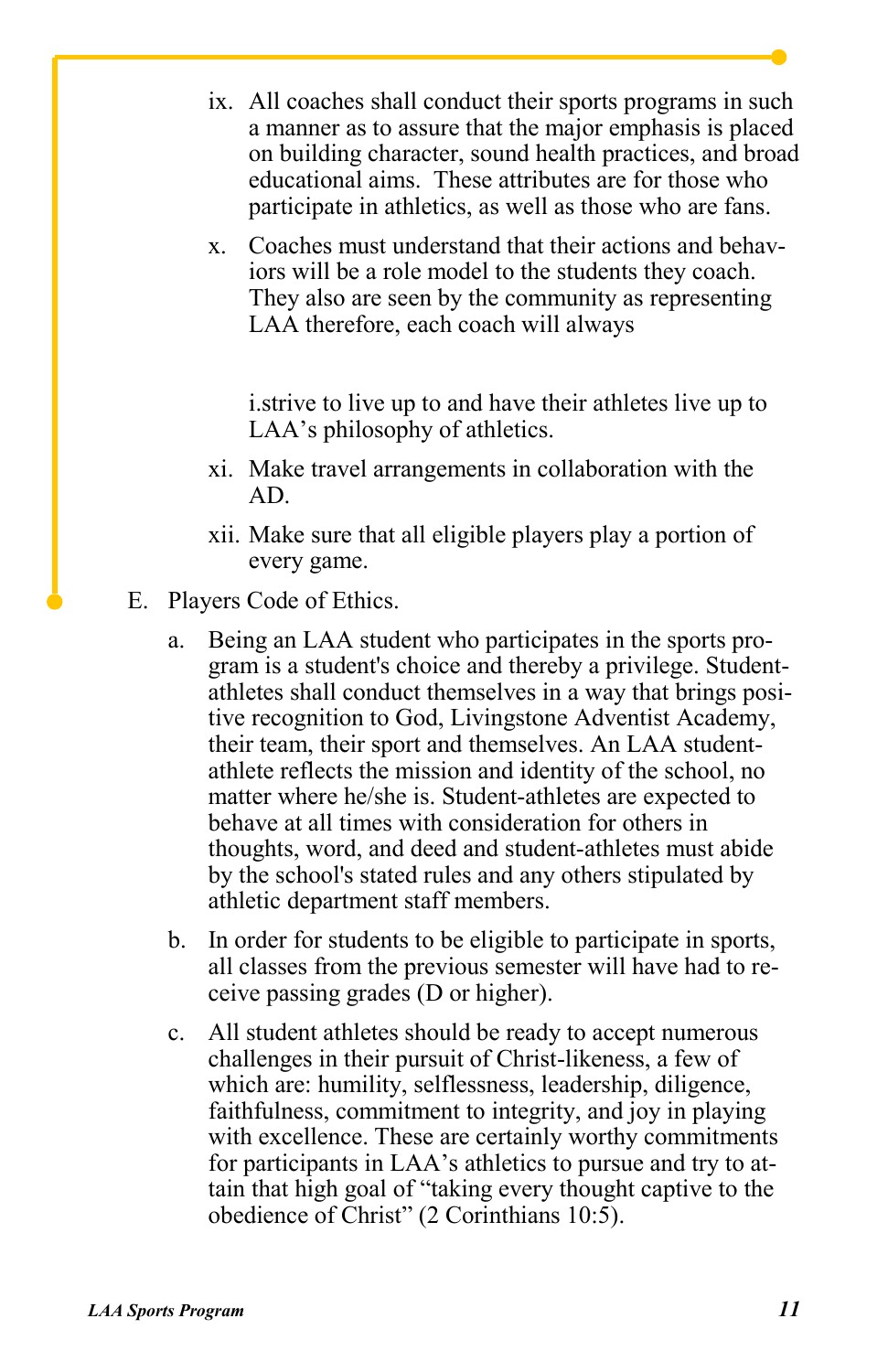- d. All student athletes are expected to be punctual and prepared for all games and practices, to have a dedication to their team and teammates, to maintain their ongoing responsibility to academic excellence, to have respect for and responsiveness to their coaches, and to maintain Christ-like sportsmanship in all circumstances.
- e. A student athlete who receives less than 73% average in any class will be unable to practice or participate in practices or games with the team until that grade is cleared in writing by that specific teacher.
- f. Student athletes are expected to be examples of good conduct to other students. In that regard, if a student athlete receives a suspension from school on a game day, they will not be allowed on campus or allowed to participate in that game or practice.
- g. The use of profanity, taunting, or verbal abuse towards officials or others will not be tolerated. The use of profanity on or off the field will result in a five school-day suspension from the team and at least one game missed. Repeated actions will result in further athletic suspension/probation.
- h. Fighting during athletic events will result in at least a five school-day suspension from game play. More severe discipline action may be enacted depending upon the circumstances. A second occurrence will automatically suspend the player for the remaining season and will be placed on athletic probation for the next sports season.
- i. If any LAA player is ejected from any contest, he/she will not be allowed to participate in the next scheduled contest but may sit on the bench. If the same player is ejected a second time from any contest, he/she will not be allowed to participate in the next two scheduled contests but may sit on the bench. If the same player is ejected from any contest a third time, he/she will not be able to participate in or attend any athletic event until the beginning of the next school year.
- j. Athletes are to be good representatives of Christ and Livingstone Adventist Academy on road trips. Failure to do so may result in suspension or dismissal from the team.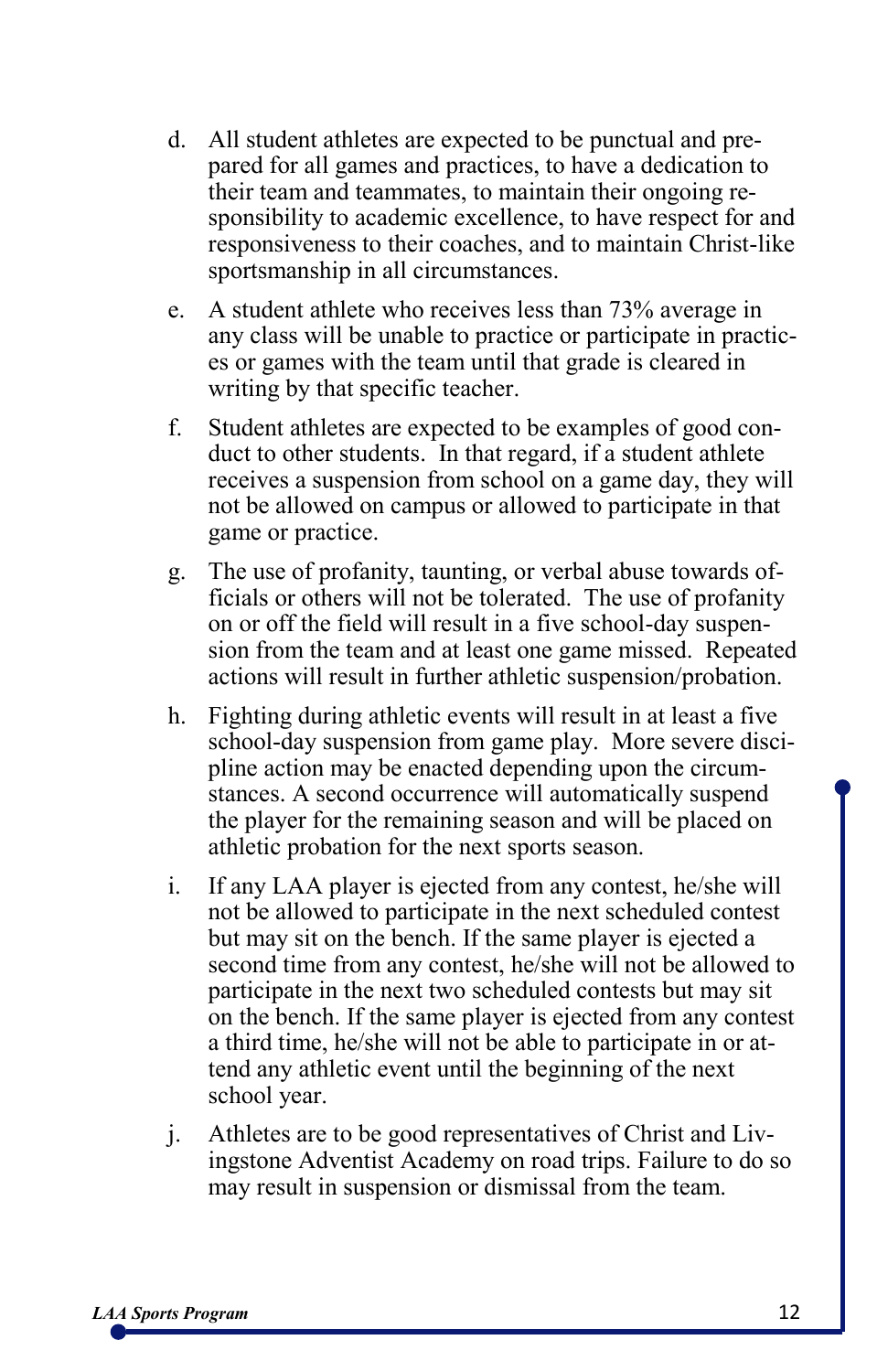- k. Livingstone Adventist Academy does not condone and will not tolerate "hazing" or "initiations" of athletes. Any such actions will result in suspension and/or dismissal from the athletic team.
- l. Student Athletes that participate in the sports program by doing so also agree to provide volunteer coaching to help LAA's Lions Cub Skills Camp in the spring time.
- F. Spectators and Sportsmanship.

#### *Whether therefore ye eat, or drink, or whatsoever ye do, do all to the glory of God. 1 Corinthians 10:31*

- a. During home contests, we serve as hosts to the visiting team, its students and spectators. They are our guests, and they should be treated accordingly. At away contests, we are expected to act as invited guests. We will treat the home school's personnel and facilities with care and respect.
- b. As participants and spectators, we want to cheer for our team, not against the opponent, being modest in victory and gracious in defeat. Additionally, we will regard the rules of the game as an agreement, the spirit and letter of which we should not break. Players play the game, coaches coach the game. No official has ever "lost" a game for a team. Much like we do not readily credit an official for a win, we will not blame an official for a loss. Officials will be treated with respect and we will accept absolutely and without quarrel the final decision of any official.
- c. Our LAA community should be free from any misconduct such as the use of profane words, or verbal or physical harassments towards others including referees, players and coaches. Any violation of this expectation could result in dismissal from the event or further disciplinary action from the school.
- d. Promoting and encouraging good sportsmanship by coaches, athletes, fans, and parents is very important to Livingstone Adventist Academy. We believe that, as a Christ-centered school, we must hold ourselves to the highest level of sportsmanship and behavior on and off the playing field. The school's administration, athletic director, and coaching staff are committed to fostering an environment of enthusiasm and school spirit consistent with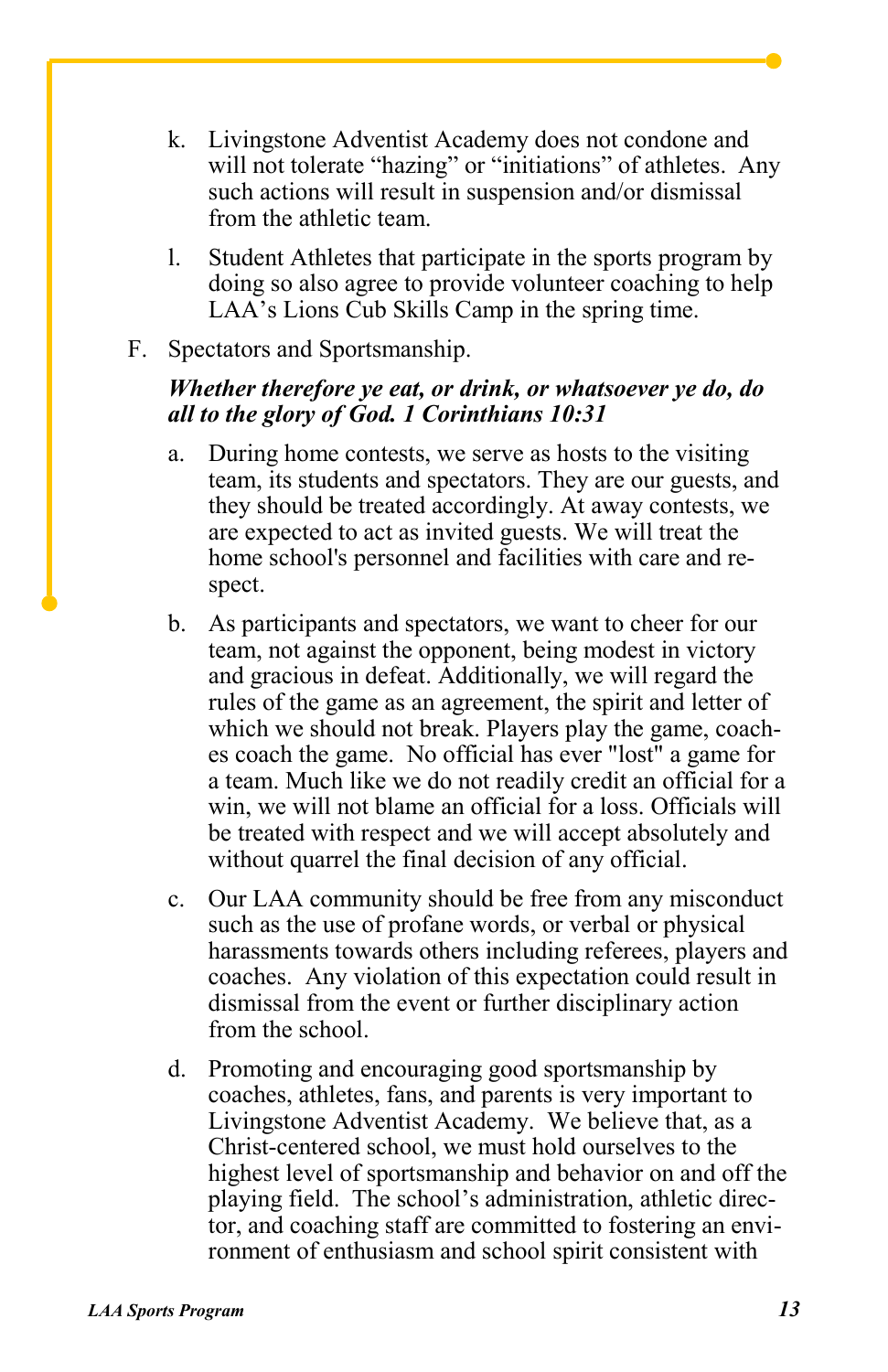the high standards of sportsmanship and respect for opposing teams and game officials.

#### **Livingstone Adventist Academy Athletes:**

- Play hard within the rules of the game.
- Win with humility, lose graciously, and congratulate opposing coaches and players.
- Respect officials and respect their decisions.
- Remember that you represent your school, coaches, family, as well as your heavenly father.
- Remain positive towards coaches and teammates.
- Respect the property and facilities used by LAA and their opponents.

#### **Livingstone Adventist Academy Coaches:**

- Serve as a positive role model for players.
- Inspire in players a love for the game and a desire to win.
- Show restraint and respect when dealing with officials and opposing coaches.
- Reinforce respect and good sportsmanship in practice and game situations and hold their players accountable for unsportsmanlike behavior.

#### **EXAMPLES OF SPORTSMANSHIP BEFITTING CHRIS-TIANS:**

- A. Applause or cheering is appropriate when:
	- a. Your team is getting a rebound.
	- b. Your team is stealing the ball from the opposition.
	- c. Your team is intercepting a pass.
	- d. Your team is picking up a loose ball.
	- e. Your team gains the tip on a jump ball.
	- f. Your team receives the ball after being lost out of bounds by the other team.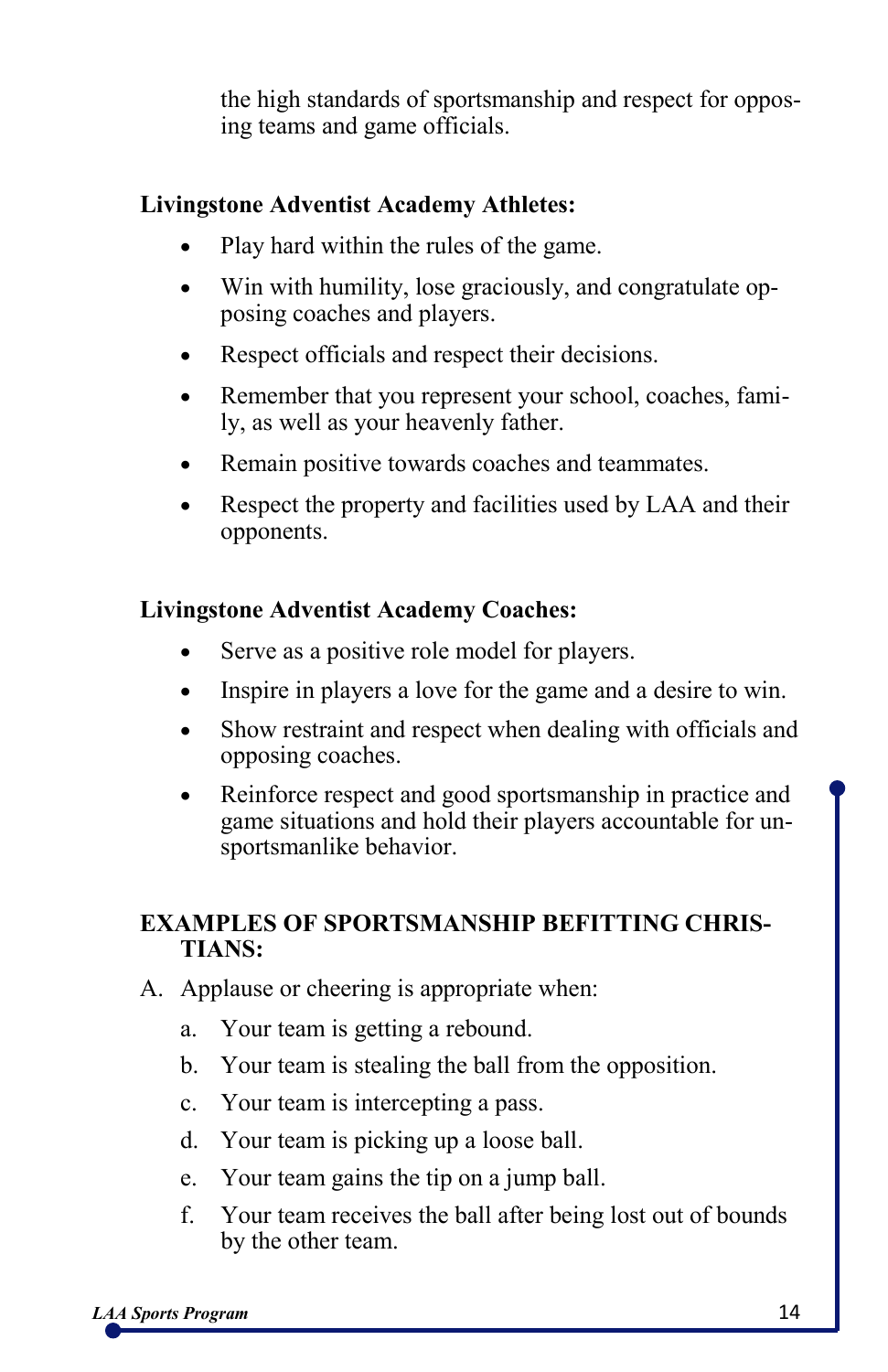- g. Your team receives the ball as a result of a rules violation by the other team.
- h. Your team scores.
- i. Your player makes an outstanding pass to set a teammate up for a score.
- j. By an outstanding pass, dribbling or some other means, a player averts the loss of the ball to the other team.
- k. Your team blocks an opponent's shot.
- B. The failure of any player should not be ridiculed.
- C. At certain times, noise is inappropriate when:
	- a. An official makes a call with which you disagree.
	- b. A player is on the free-throw line.
	- c. The opponent's coach stands to his feet to instruct his team.

d. Booing or heckling is discourteous and unsportsmanlike and will not be tolerated.

D. While in the gymnasium keep comments positive – remembering that you are sitting among parents some of which are from other schools. For the same reasons, avoid comparing aloud the skills or attitude of a player.

#### *Let no man despise thy youth; but be thou an example of the believers in word, in conversation, in charity, in spirit, in faith, in purity. -- I Timothy 4:12*

*Set a watch, O Lord, before my mouth; keep the door of my lips. -- Psalms 141:3*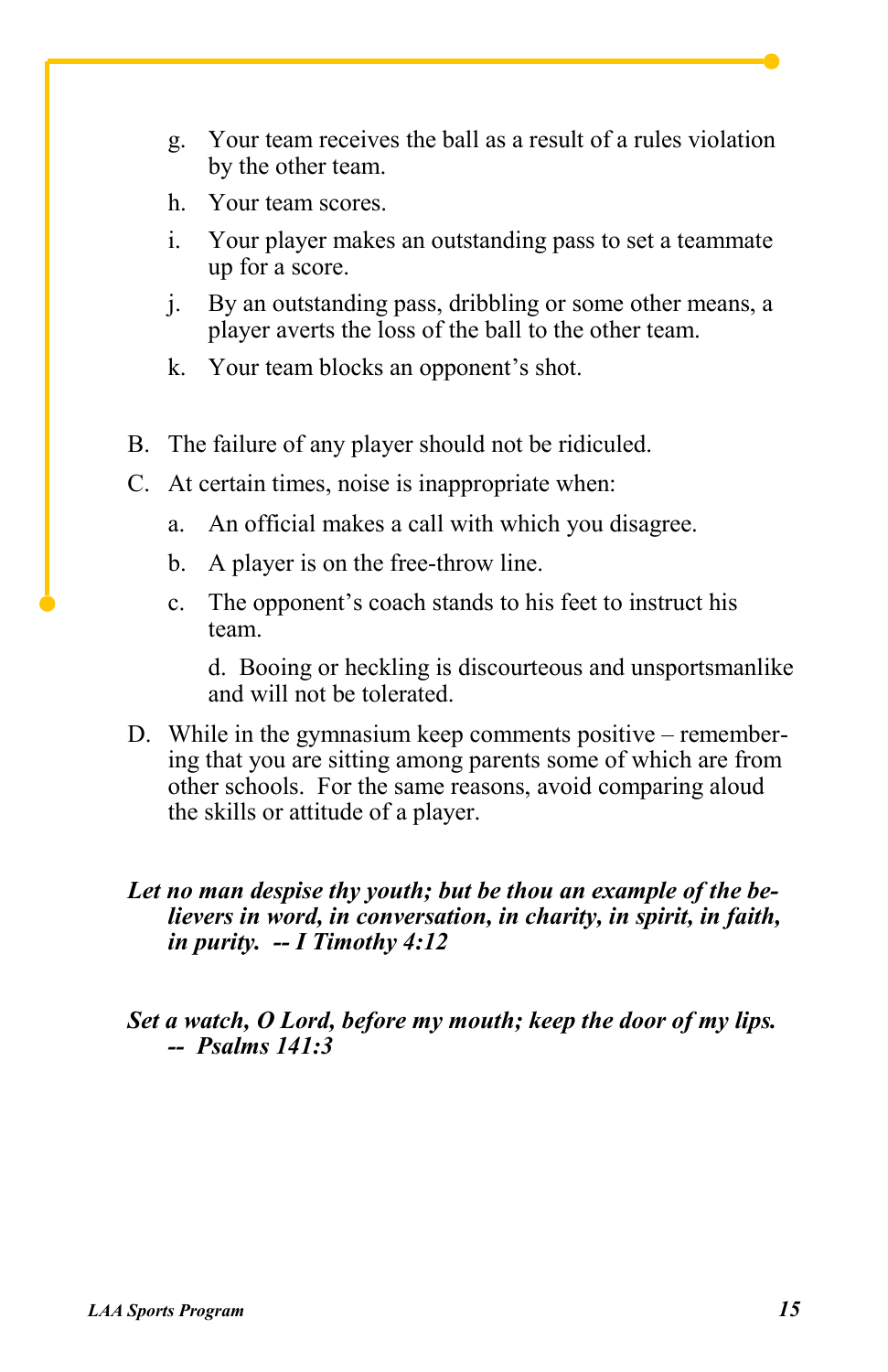#### **IV. Budget**:

- A. Our school values its Interschool Sports Program enough to provide a portion of its operating budget.
- B. Our students and parents who benefit directly by participating in the Sports Program also provide a portion of its operating budget to partially offset their own incurred costs.
- C. We welcome donations to our sports program by making donations payable to Livingstone Adventist Athletics or Sports Program.

#### **V. Athletic Eligibility:**

- A. In order for students to be eligible to try-out/participate in the sports program, students must have received at least a passing grade of D or higher in all last quarter grades for middle school or last semester for high school.
- B. All Student-athletes must not be on academic probation (Academic Probation is defined as receiving less than 73% average in any class).
- C. LAA's Registrar will have final determination of academic eligibility to participate in the sports program.
- D. Any student athlete that receives a grade of less than 73% is automatically placed on athletic probation and may not participate in practices, games or dress down with the team until classwork is brought above 73% and written evidence to that fact from that specific teacher has been turned in to the coach.
- E. A student athlete must abide by the following guidelines if placed on an athletic or academic probation.
	- a. A student athlete on probation or suspension can not practice, travel, or dress out for a game with the team while on probation. These guidelines also apply to managers, statisticians, and scorekeepers.
	- b. Any violation of the probation or suspension guidelines may result in dismissal or suspension from the team.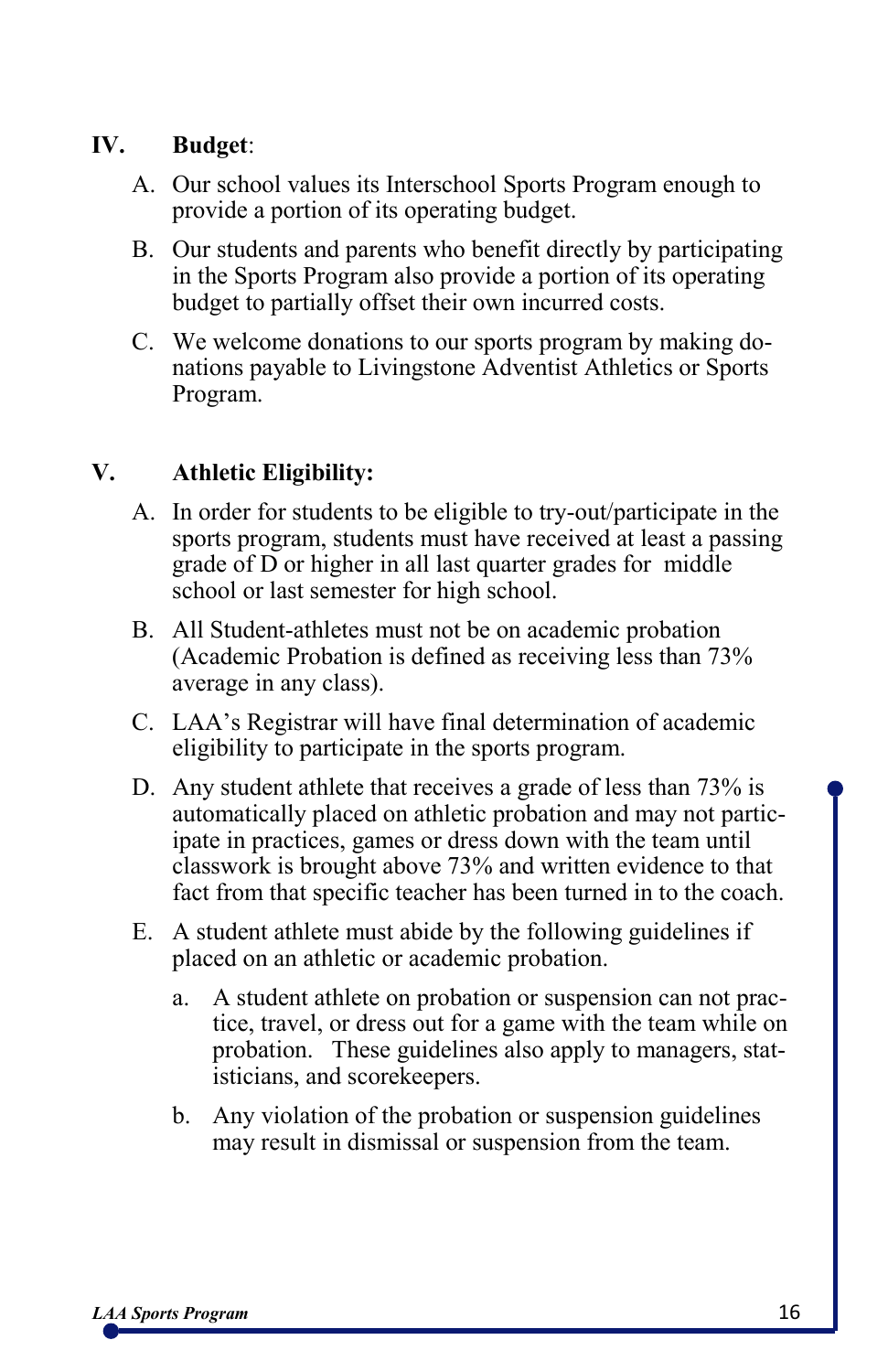F. All students participating in OSAA sponsored sports must abide by OSAA rules/regulations. OSAA rules require that Livingstone High School students must be enrolled in and attending at least 5 separate classes in order to participate in OSAA sports and have passed at least 5 of their last semester classes (LAA policy states they must have passed all classes in their last semester).

#### **VI. Stakeholders**:

- A. School Board
- B. Principal
- C. Faculty
- D. Athletic Director
- E. Students
- F. Coaches
- G. Parents
- H. Constituents
- I. Conference Office of Education
- J. Community
- K. Officials/Referees
- L. League/Sports Conference

#### **VII. Special Awards:**

- A. The annual Varsity Athletic Awards Banquet's purpose is to give special recognition to the athletes that have demonstrated the greatest desire to accomplish the purposes and reach the goals of the LAA athletic programs. An evening will be set aside annually to recognize the accomplishments of LAA's athletes. It is a very special time when coaches summarize the spiritual and athletic growth of their teams and parents are able to witness the victories God has performed through competition at LAA. Friends, relatives, and anyone with an interest in LAA athletics are encouraged to attend.
- B. Only athletes who finish the season on the team roster will be recognized at the awards banquet or ceremony.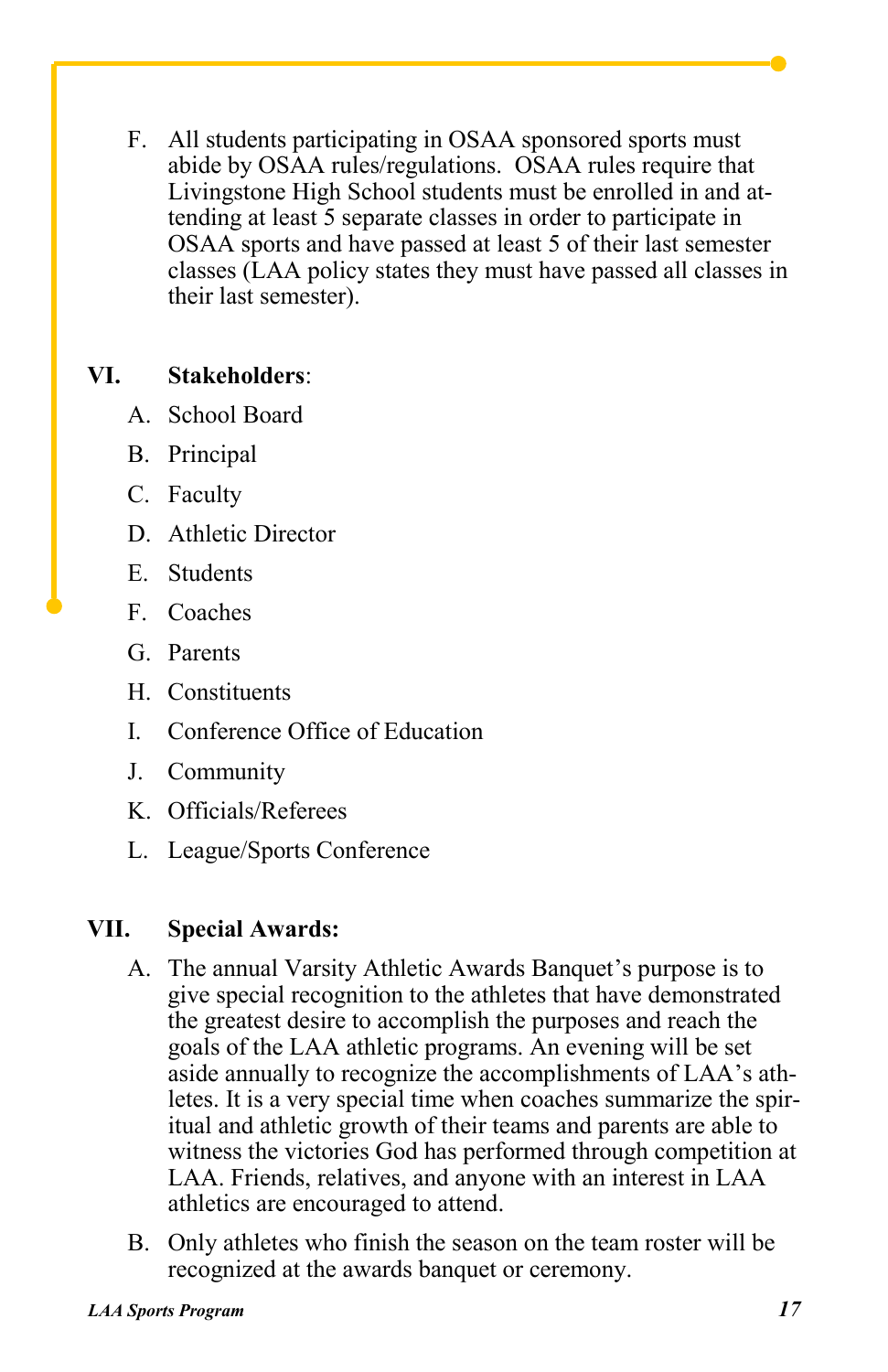- C. An athlete who is placed on academic or behavioral probation at any point during that season will not be eligible for an individual award in that sport.
- D. LAA Annual Varsity Athletic Program Awards: The following awards will be presented at the SPRING Athletic Banquet. These awards represent the highest honor an athlete can receive. These awards are determined by a committee of coaches, administrator (s), and athletic director. All aspects of an athlete's conduct, attitude, and ability are used to determine which athlete should receive these awards.
	- a. Christian Leadership Award: given to the athlete male and female who best exemplifies Christ-likeness both on and off the field.
	- b. Academic All Stars Award: given to Juniors and Seniors who have maintained a 3.5 GPA since their Sophomore year.
	- c. Varsity Team awards will be presented by the head coach for each sports team. Team awards: Most Valuable Offensive, Most Valuable Defensive and Most Improved.
- **VIII. Assessment Process**: Our assessment process for the athletic program is based on the philosophy and mission statement of the program, and include annual evaluations.
	- A. LAA's Athletic Director will lead out in our annual evaluation of the program. The evaluation will include summarizing the strengths and weaknesses of each aspect of the program including the coaching staff, hospitality teams, students, and budget. The Athletic Director will report these findings first, to the school faculty and administration; and second, to the School Board.
	- B. Our Principal to whom the athletic director reports, will conduct an annual evaluation of the Athletic Director.
	- C. Our Athletic Director using written surveys from players and observational data will evaluate head coaches.
	- D. Our Coaches will evaluate players throughout the season and provide them with a post-season interview that may include their contributions to the team, their strengths, and their weaknesses.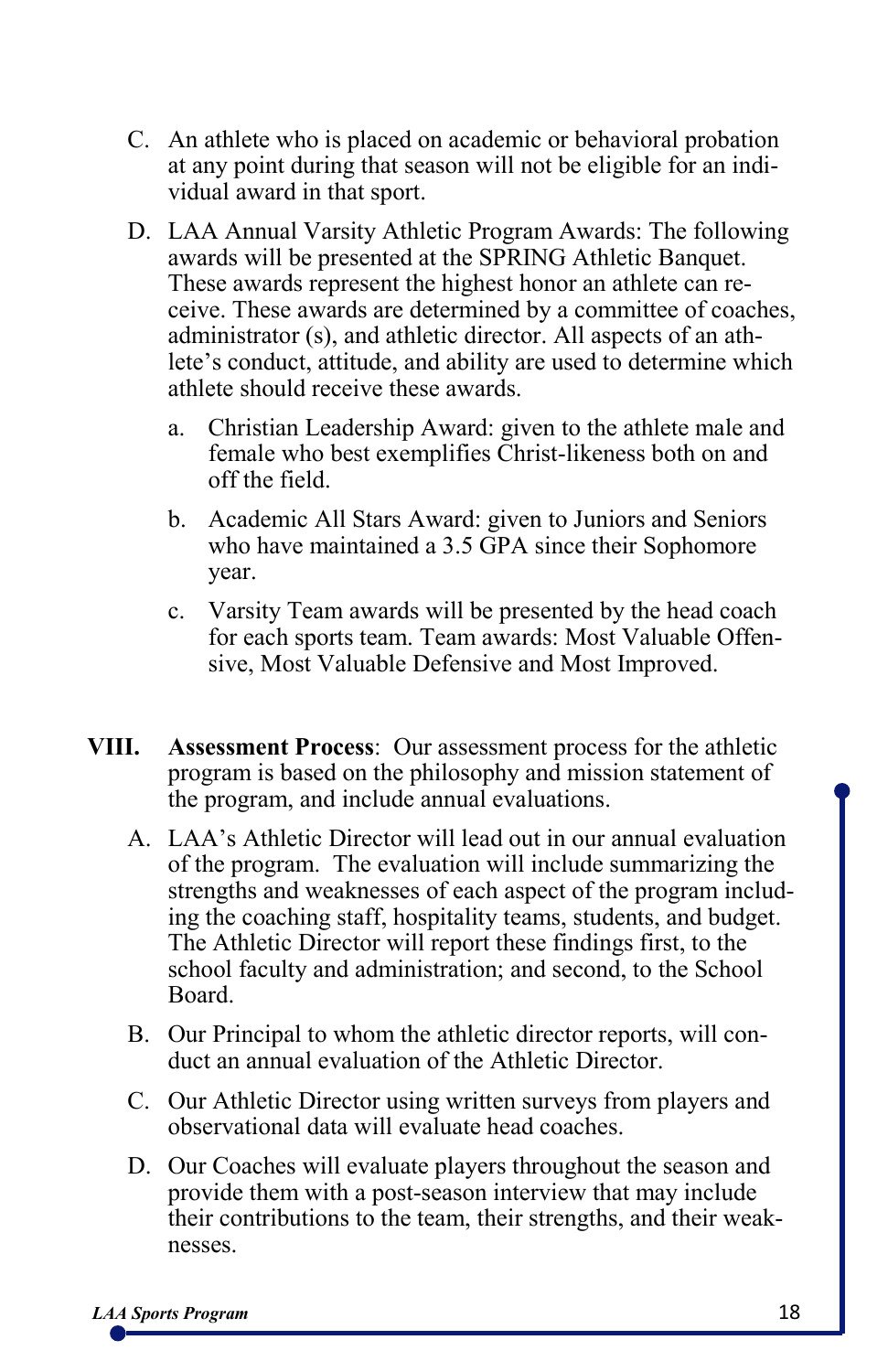E. LAA's AD, and Principal will evaluate our entire sports program to ensure that it is maintaining a healthy balance among academics, spiritual, family, recreation, and athletics.

#### **IX. Conflict Resolution**:

- A. Athletic involvement can be highly emotional and issues about playing time, team selection, honors and awards can arise. It is very important that these issues be addressed as soon as possible, and as directly as possible, so that they can be resolved promptly. The following model will be used when a problem arises:
	- a. Step One: Personal Contact between Student & Coach is the general rule. The issue should be presented as soon as possible to the coach by the individual student-athlete.
	- b. Step Two: Personal Contact with Parent, Coach & Student When taking this step please use the following protocol: Wait 24 hours after a triggering event to calmly and respectfully email or phone the coach asking for a time to talk with the coach. Consider before or after practices to accomplish this.

This meeting should happen with your child present.

Try to deal with a conflict within 2-3 days from the triggering event. Keep in mind that this concept does not apply to abusive situations. All concerns of alleged abuse must be presented whenever they come to light.

c. Step Three: Personal Contact with Coach, Student, Parent & Athletic Director

If a satisfactory resolution is not reached through direct contact with the coach, the student, and/or parent(s) should contact the Athletic Director. As a courtesy, the coach should be informed that this contact is being made. It is very important for all student-athletes and their parent(s) to know that any comments, concerns, or issues raised to the athletic director will be addressed with the coach. Issues concerning coaching personnel may or may not be communicated to others.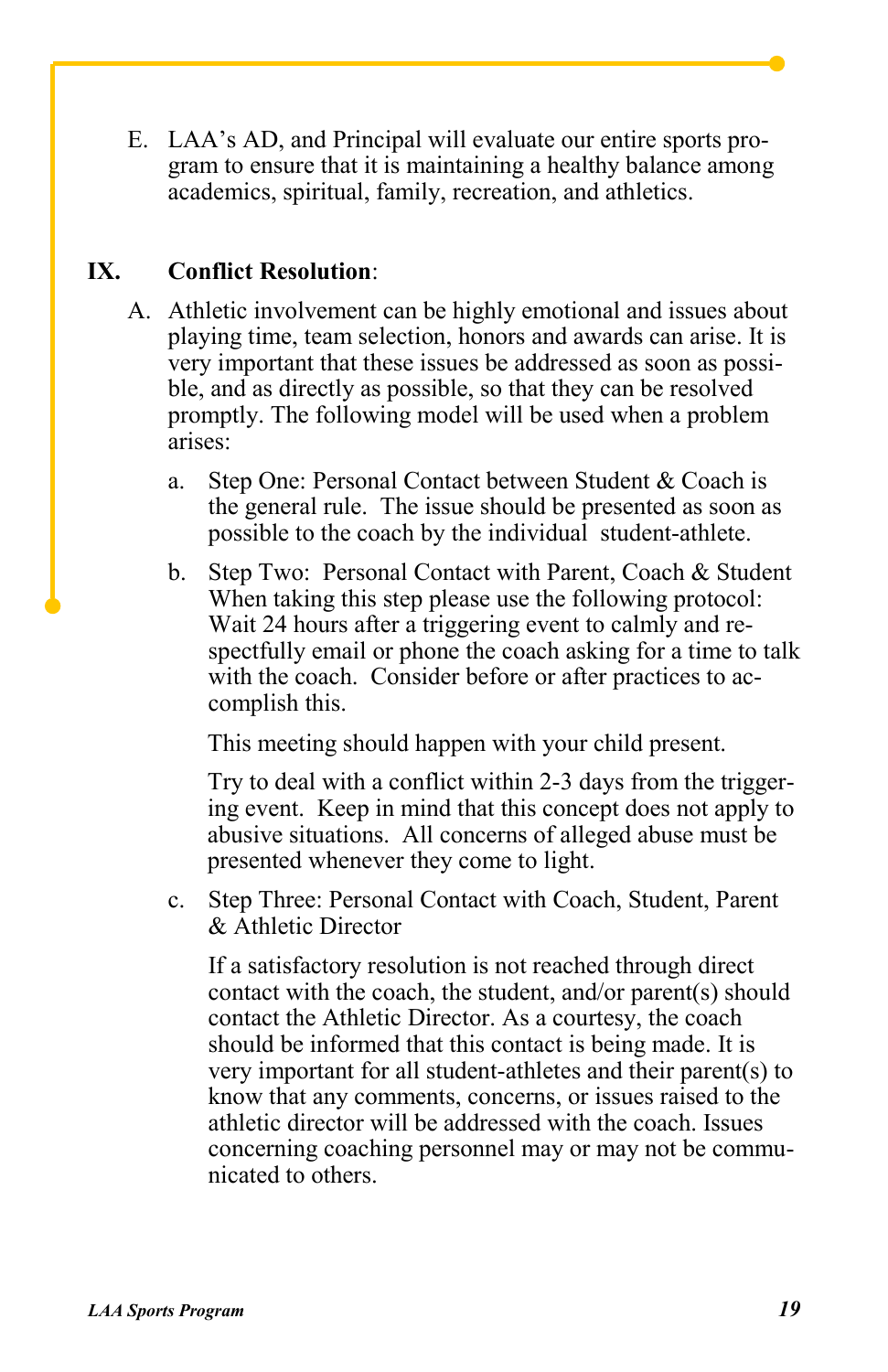d. Step Four: Student-Athlete – Administration Contact

If there is not a satisfactory resolution, the student-athlete and/or parent(s) should contact the School Principal. As a courtesy, the Athletic Director should be informed that this contact is being made. There is no guarantee that all parties will agree with all resolutions or findings, however, a respectful discussion can lead to more productive relationships and clearer understandings in the future.

#### **X. Record Keeping**:

- A. Our Athletic Director will maintain records of all coaches' completion certificates for the Coaching Distinctively Adventist Sports course, relevant certifications, and any other relevant support documents of our coaches' professional development.
- B. These records will be maintained to provide the Adventist Accrediting Association's visiting team.
- C. Our Athletic Director will also maintain performance records for all sports teams. These records will include information such as teams' wins/losses per season, student individual season and career records, and other records deemed relevant for our school.

#### **XI. Miscellaneous:**

- A. When LAA is closed due to inclement weather, there generally will be no practices or games that day unless there is special clearance from the Principal. The School Principal has the final decision on whether a contest should be cancelled or postponed due to inclement weather. At no time should LAA allow practice or games to be held if weather or field conditions create a danger to students.
- B. Proper shoes must be worn on all gym floors. No street shoes, cleats, or other non-athletic shoes are allowed.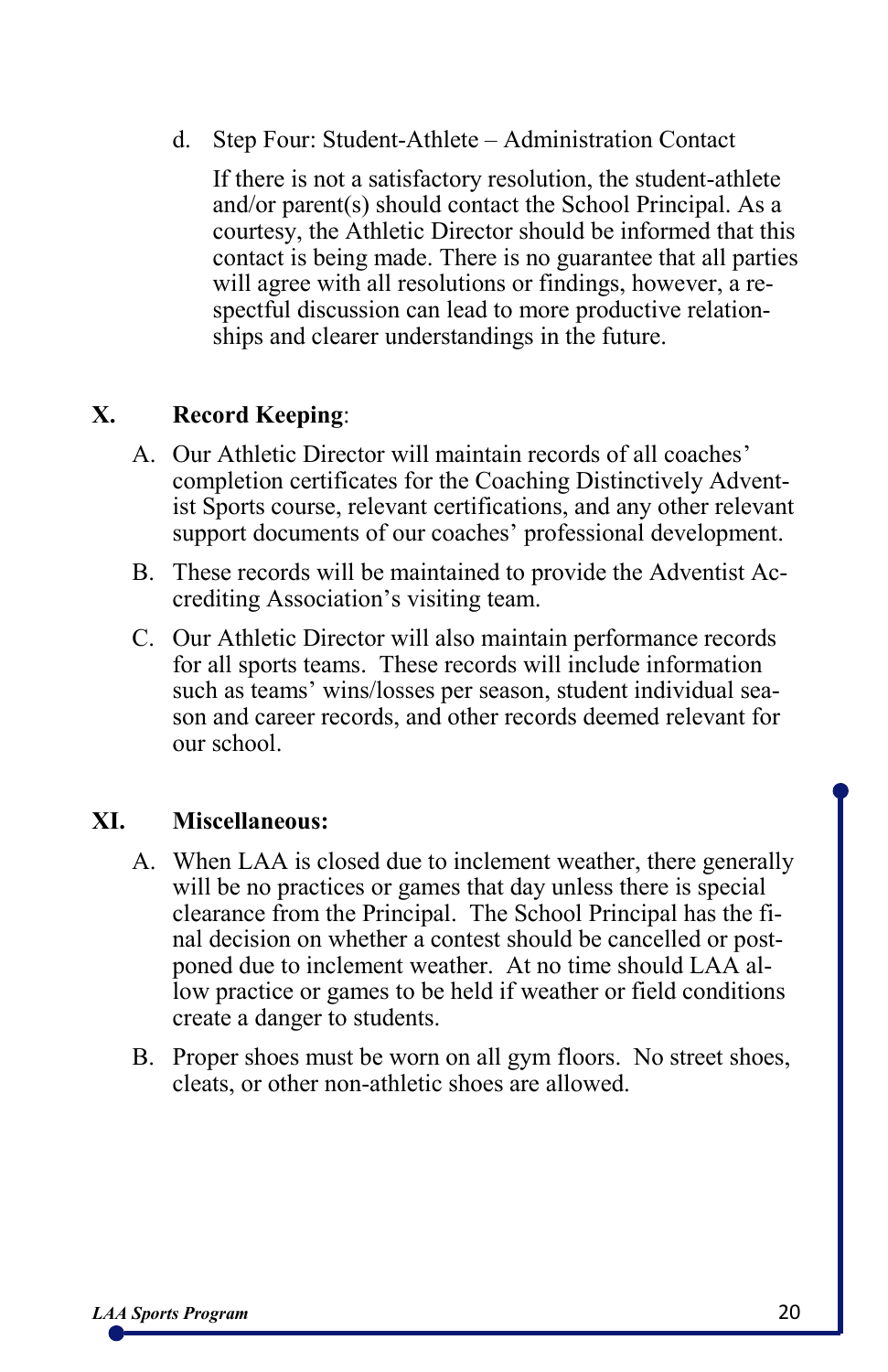- C. As part of LAA's partnership with parents, the athletic department requests involvement and participation by parents of student athletes in the overall function of the athletic program. Because of continual yearly budget constraints and limited athletic department manpower, there are activities that need parent support and volunteer time in order for our programs to function properly.
- D. Concession volunteers are responsible for the selling of concessions at all home sporting events. Student athletes and parents may be asked to volunteer to work the concession booth for home games on specifically assigned dates. Again, all efforts will be made so that no parent works during their student's game.
- E. Sports Physicals In order for students to participate in the LAA Sports program, each student athlete must obtain a physical exam, performed and signed by an approved practitioner (physician possessing an unrestricted license to practice medicine, licensed Naturopathic Physician, licensed Physician Assistant, certified Nurse Practitioner, licensed Chiropractic Physician who has clinical training and experience in detecting cardiopulmonary diseases and defects). Students may not compete or practice in any sport unless a current physical is on file. The Physical Medical Examination form must be signed and turned into the school office. The school office shall maintain these files. (Appendix A)
- F. Parental Consent Form Each athlete must have a parental consent form signed by parents and on file at LAA. Blank forms may also be obtained from the School Office. (Appendix B)
- G. Concussion Release Form Every athlete and their parent/ guardian must read and sign the AHSAA Concussion Release Form. A copy must be on file in the School office. (Appendix C)
- H. Fundraising for LAA Sports Programs raises funds through our Sports Program, funds are also generated through concessions and entrance fees at games, and from individual gifts. Student Athletes may be asked to participate in individual team fundraising activities. All fundraiser requests should be submitted to the Athletic Director. Any funds raised outside the budget should be used to provide enhancements to our team sports programs such as new equipment, technology, and supplies.